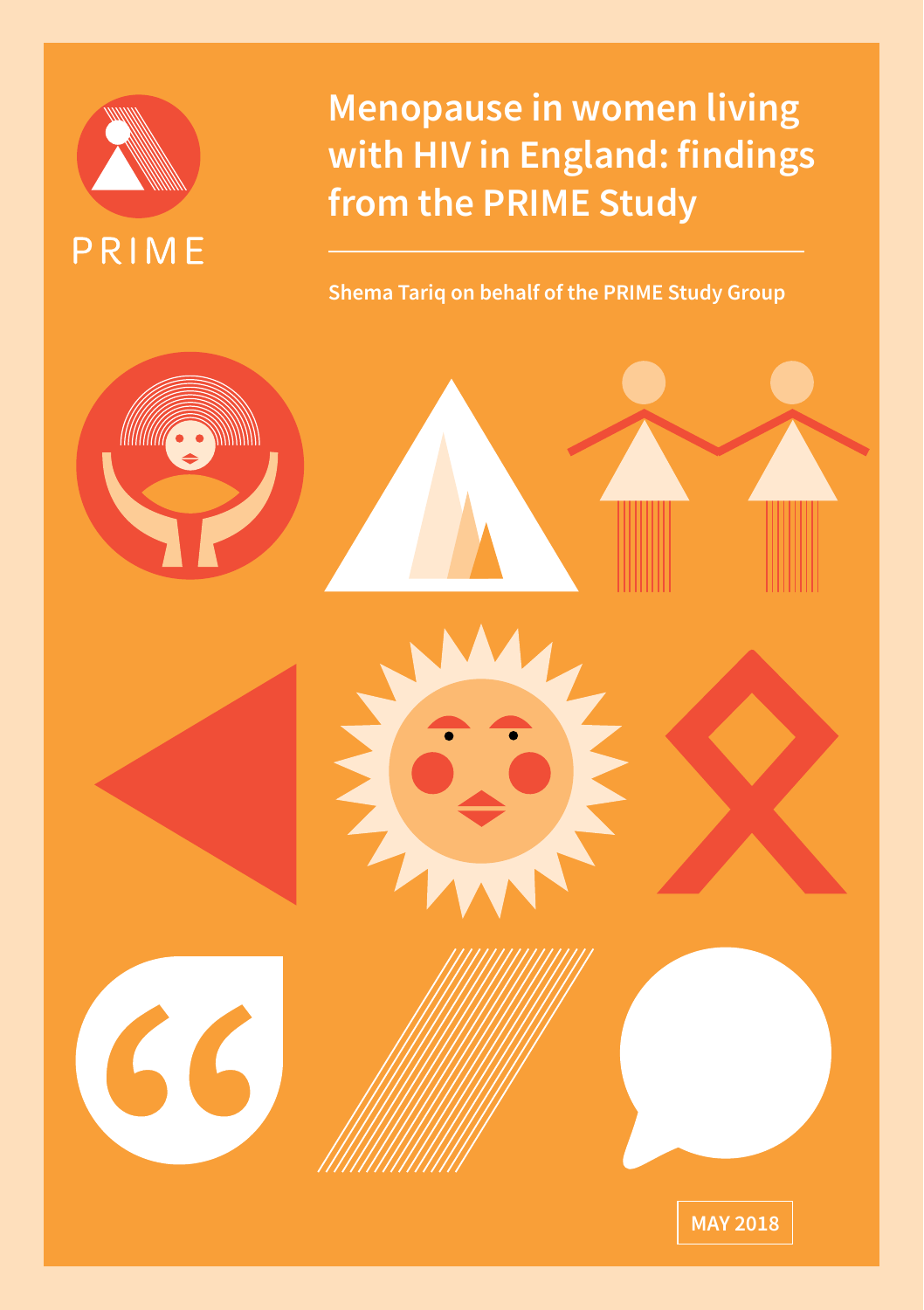## **Contents**

| <b>Key messages</b>                          | 3  |
|----------------------------------------------|----|
| <b>Background to the PRIME Study</b>         | 4  |
| Design of the PRIME Study                    | 5  |
| <b>Findings</b>                              |    |
| Description of PRIME Study participants      | 6  |
| Menopausal symptoms in women living with HIV | 8  |
| Managing menopausal symptoms                 | 11 |
| <b>Recommendations</b>                       | 14 |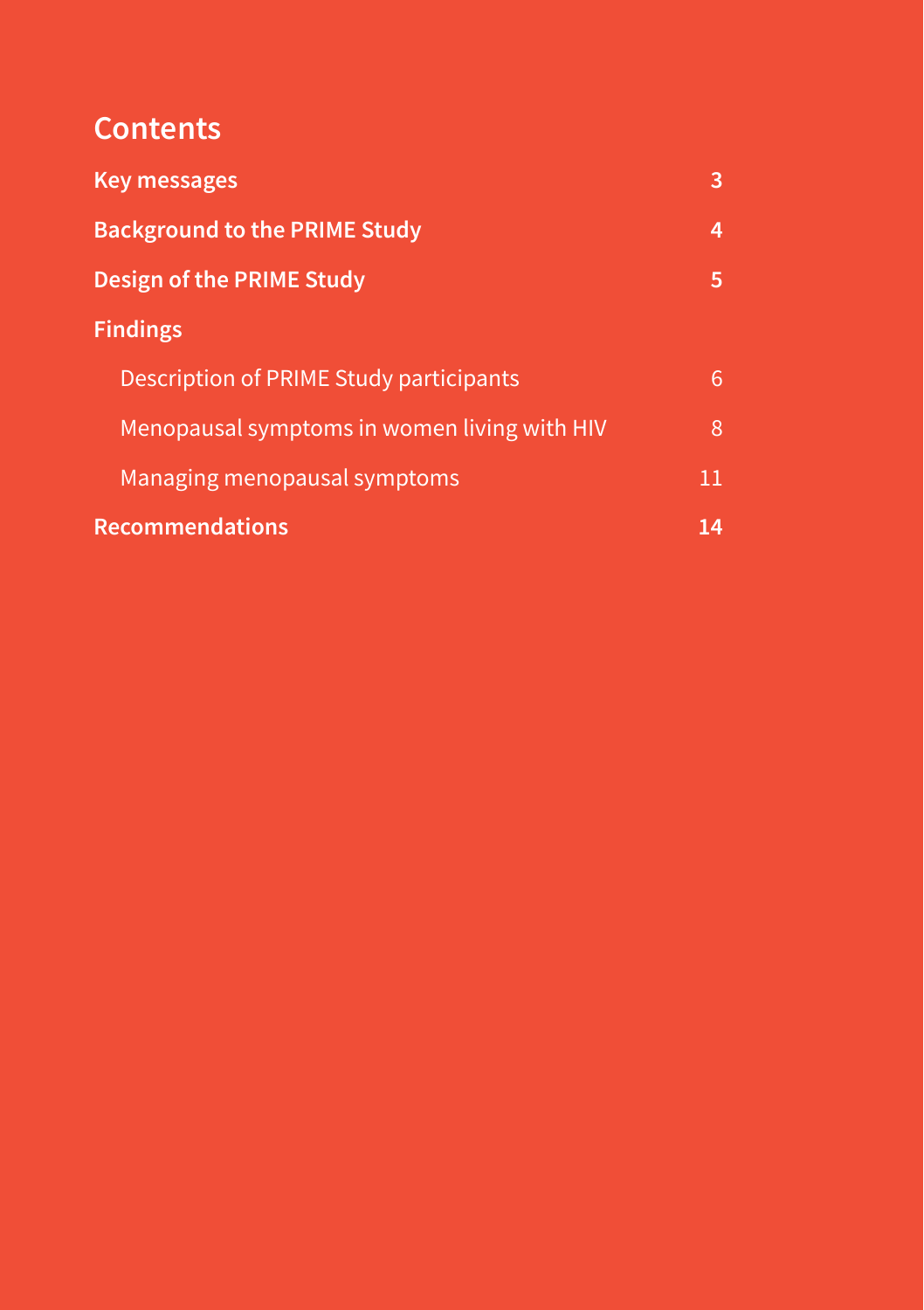<span id="page-2-0"></span>

In 2016, 10,350 women living with HIV aged between 45 and 56 (potentially menopausal age) attended for HIV care in the UK; a five-fold increase over ten years.

Addressing the needs of women living with HIV in their midlife and beyond is of increasing importance in HIV practice and policy.

The PRIME Study is one of the largest studies globally looking at the impact of the menopause on the health and well-being of women living with HIV, with data on nearly 900 women aged 45-60.

The menopause transition can have multi-dimensional impacts on the health and well-being of women living with HIV.

We found a high prevalence of somatic (including hot flushes, muscle and joint pains and sleep disturbance; 89%), urogenital (including vaginal dryness and sexual problems; 68%), and psychological (including anxiety and depression; 78%) symptoms in women living with HIV aged 45-60.

Women with menopausal symptoms were more likely to be psychologically distressed (having depression and/or anxiety on screening) than those without symptoms.

Women living with HIV aged 45-60 were more likely than women without HIV to report sexual problems, although these were common (over 50%) in both groups.

Nearly half of all PRIME Study participants stated they did not have enough information about the menopause, leaving many feeling under-prepared.

Use of menopausal hormone therapy to improve menopausal symptoms was strikingly low in this population.

Women living with HIV described particular challenges during the menopause as a result of living with HIV. These included difficulties distinguishing menopausal symptoms from HIV-related symptoms, difficulties accessing appropriate menopause care, and the impact of menopausal symptoms on HIV management e.g. adherence to antiretroviral therapy.

Participants identified access to menopause-related information and peer-support as important ways of supporting women through the menopause transition.

We recommend that HIV clinical services, GPs and HIV support services be aware of the potential impact of the menopause transition on the health and well-being of women living with HIV, and ensure that services are able to support women during this time.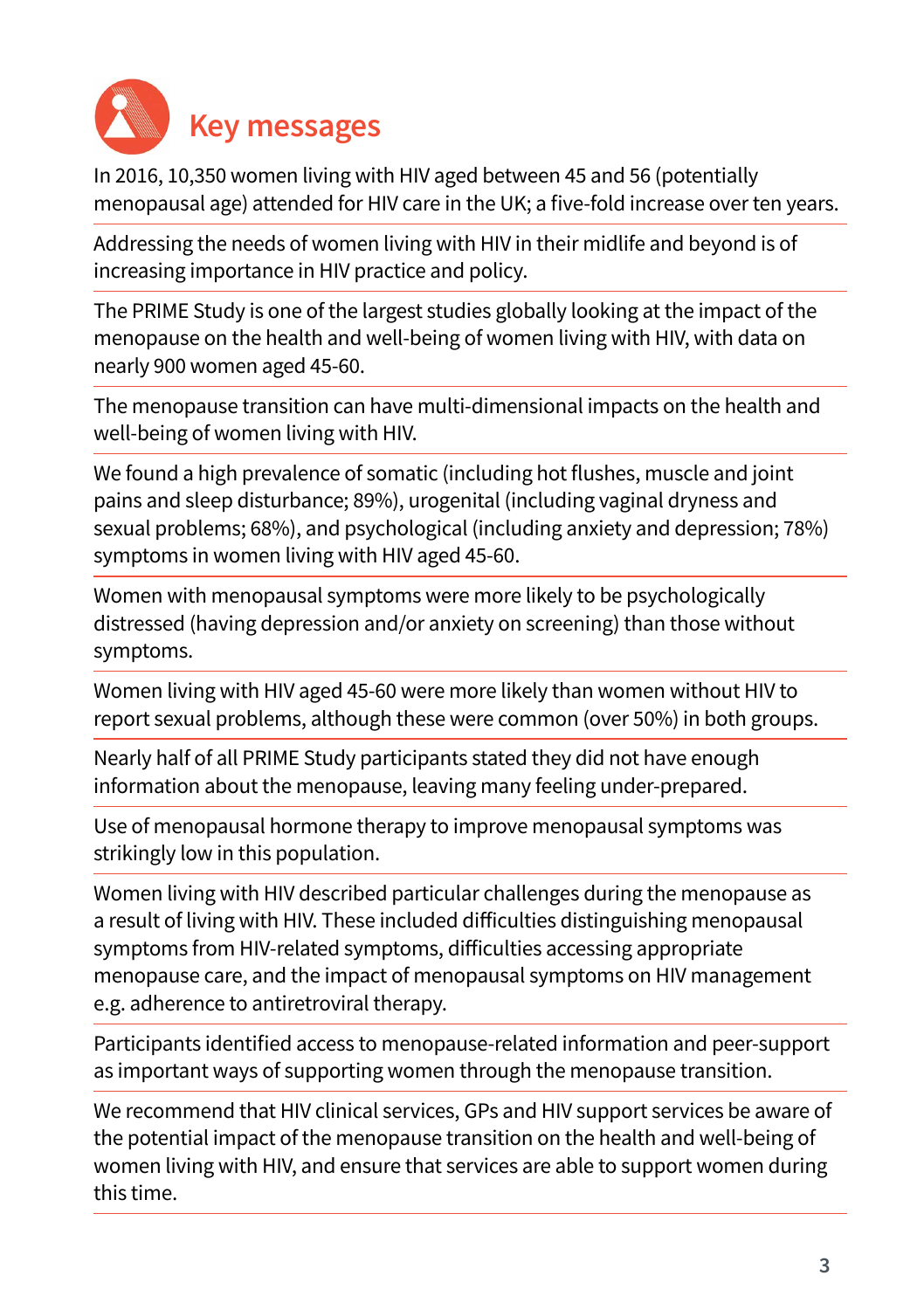<span id="page-3-0"></span>

# **Background to the PRIME study**

Over the past two decades, HIV medication (known as antiretroviral therapy, or ART) has transformed HIV into a long-term condition with normal lifeexpectancy for people stable on treatment. This means that more people living with HIV in the UK than ever before are reaching their 40s, 50s and beyond, which is something to celebrate.

As people get older, they experience changes to their body and their health. For women, an important change is the menopause. The menopause is the point at which women's periods stop as their ovaries stop working, and usually happens in their early 50s. It is a gradual process and is linked to a range of symptoms that can affect women's quality of life, work and relationships. Menopause can also be brought on by surgery to remove the ovaries, and by certain types of medical treatment such as some medicines used to treat cancer.

In 2016, 10,350 women living with HIV aged 45-56 (the age when women usually go through the menopause) attended HIV clinics in the UK. This is nearly half of all women attending for HIV care in the UK and is five times the number in 2006. However, up until recently we have known very little about the menopause in women living with HIV, with almost no data on women in the UK.



We designed the PRIME Study (**P**ositive T**r**ans**i**tions Through the **Me**nopause) to address these gaps in our knowledge. We wanted to find out how the menopause impacted the health and well-being of women living with HIV. Nearly 900 women living with HIV aged 45-60 across England have taken part, completing questionnaires and interviews. This makes PRIME one of the largest studies of HIV and menopause globally. In this report, we present findings from key analyses of PRIME Study data.

1. Zheng Yin, Public Health England, personal communication, 05/10/17.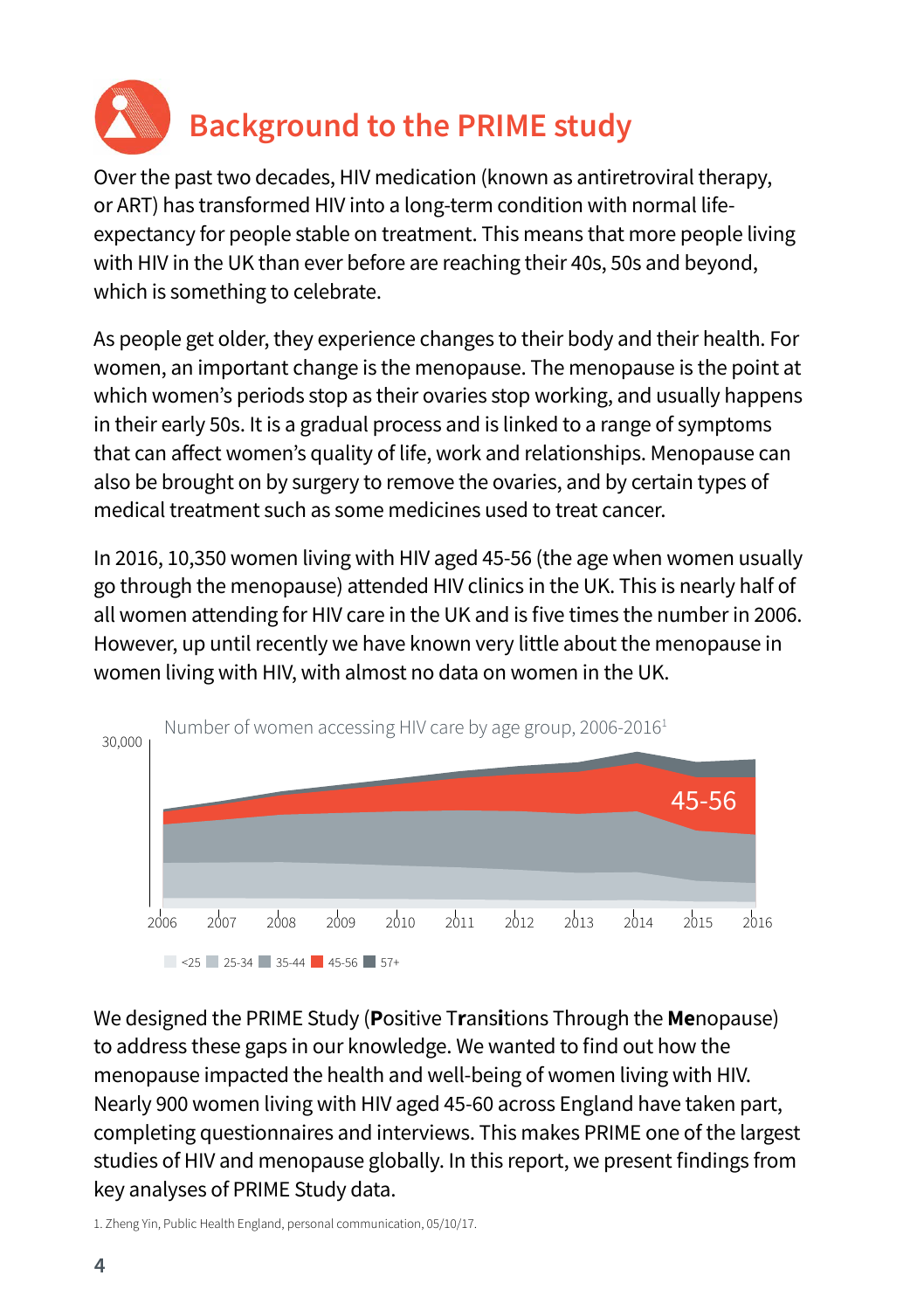<span id="page-4-0"></span>

The PRIME Study is a mixed-methods study, combining quantitative and qualitative methods to try and answer our research questions more completely. We carried out our research between June 2015 and April 2018 in three phases:

#### **Phase 1**

Working with the HIV peer support charity Positively UK, we conducted three focus group discussions with women living with aged 45 and over. A total of 24 women attended one of the focus groups in June-August 2015. The aim was to gain some initial understanding of how menopause affects women living with HIV so we could better design the rest of our work. In Phase 1 we also conducted a survey of menopause management in HIV among GPs.

#### **Phase 3**

We conducted interviews with 20 women who completed questionnaires in Phase 2. These qualitative interviews have allowed us to explore how women living with HIV experience the menopause, in more depth. They also gave women the opportunity to tell us if there was anything we had missed out in our research.

#### **Phase 2**

We recruited women living with HIV aged between 45 and 60 from 21 HIV clinics across England (including six outside London). Women did not have to have gone through the menopause to take part.



They were invited to complete a confidential paper questionnaire with questions about their general health, HIV history, menstrual cycle, menopausal symptoms, management of menopausal symptoms, and sexual function.

![](_page_4_Picture_11.jpeg)

We approached **1,999** women of whom 1,312 (66%) were eligible to take part. Of these 1,312 women, 1,059 (81%)

agreed to take part in the study. We have completed questionnaires on **869** women.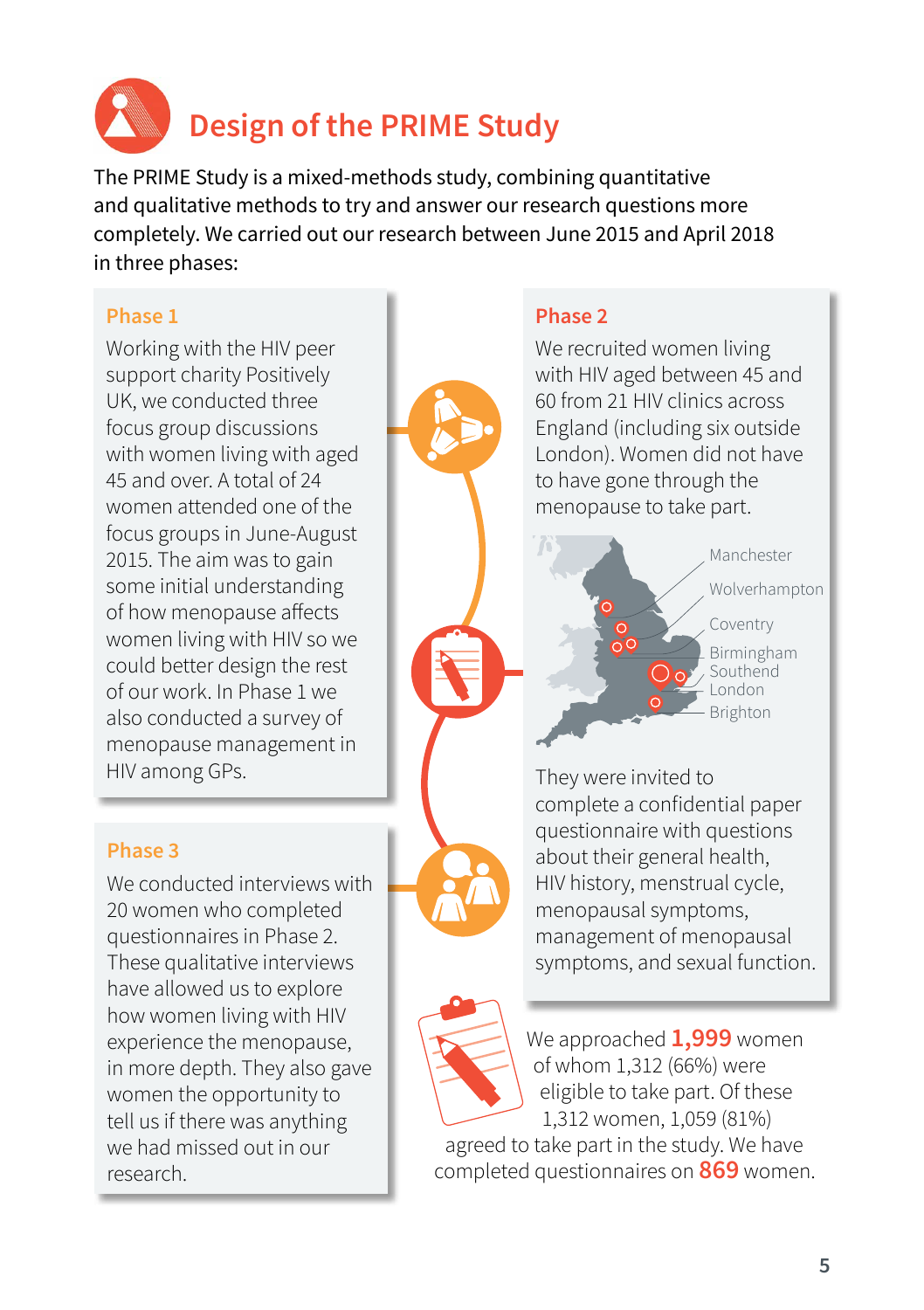## <span id="page-5-0"></span>**Meaningful inclusion of women living with HIV in the research**

We are committed to including women living with HIV at all stages of the research process. The study proposal was discussed and reviewed by women living with HIV. We recruited three community representatives (all women living with HIV aged 45 or over) to sit on our Expert Advisory Group via the UK-CAB (the UK's HIV treatment advocacy network). These three women have provided insight and expertise into the design, conduct and dissemination of the study. Two of PRIME's community representatives also worked as peer researchers in Phase 1, providing invaluable expertise in recruitment, facilitation of focus groups and analysis of data.

# **Findings:** Description of PRIME Study participants

## **Characteristics of 869 PRIME Study participants**

![](_page_5_Figure_4.jpeg)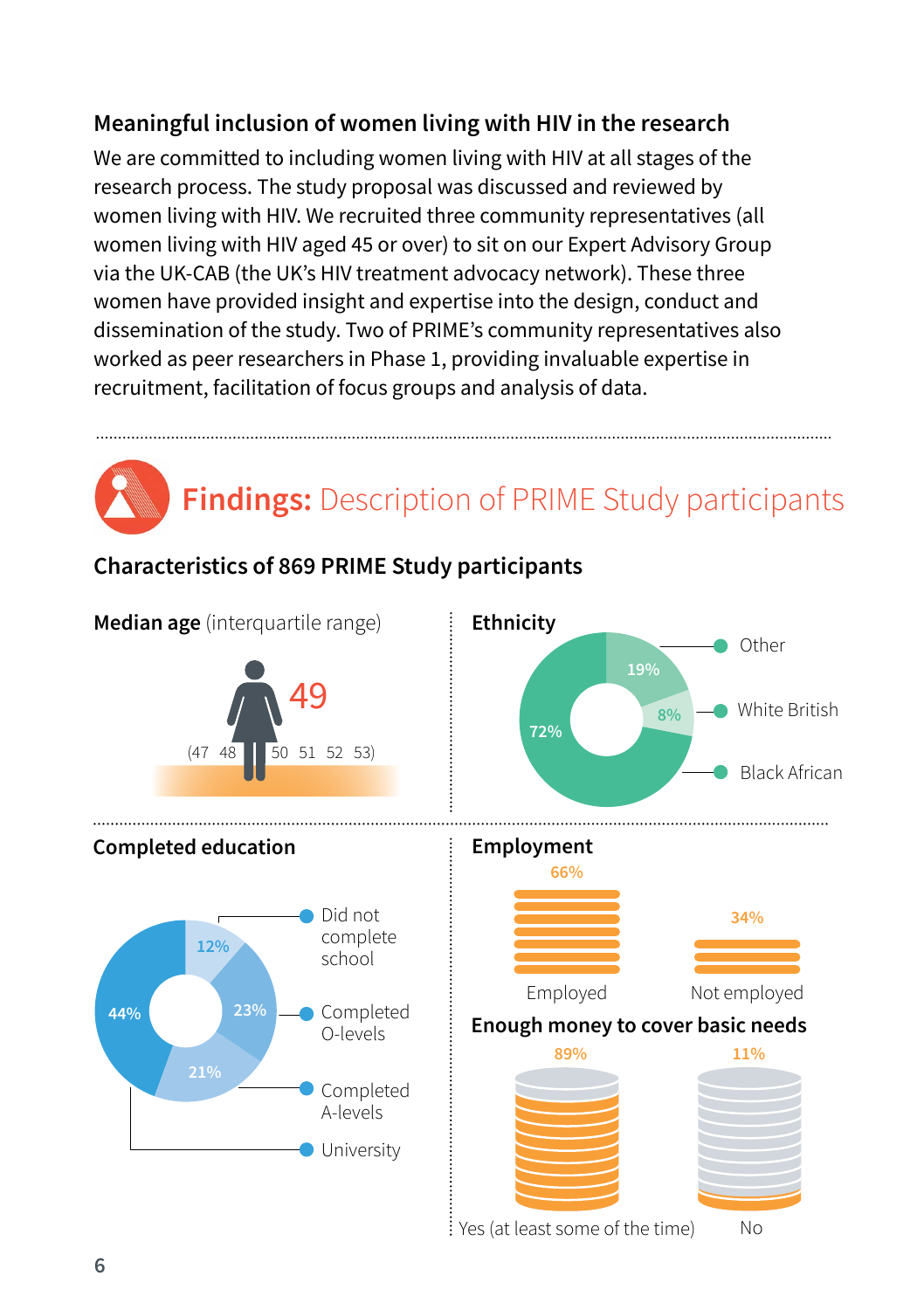![](_page_6_Figure_0.jpeg)

The majority of PRIME Study participants were either peri- or postmenopausal, as you would expect of women in this age group.

![](_page_6_Figure_2.jpeg)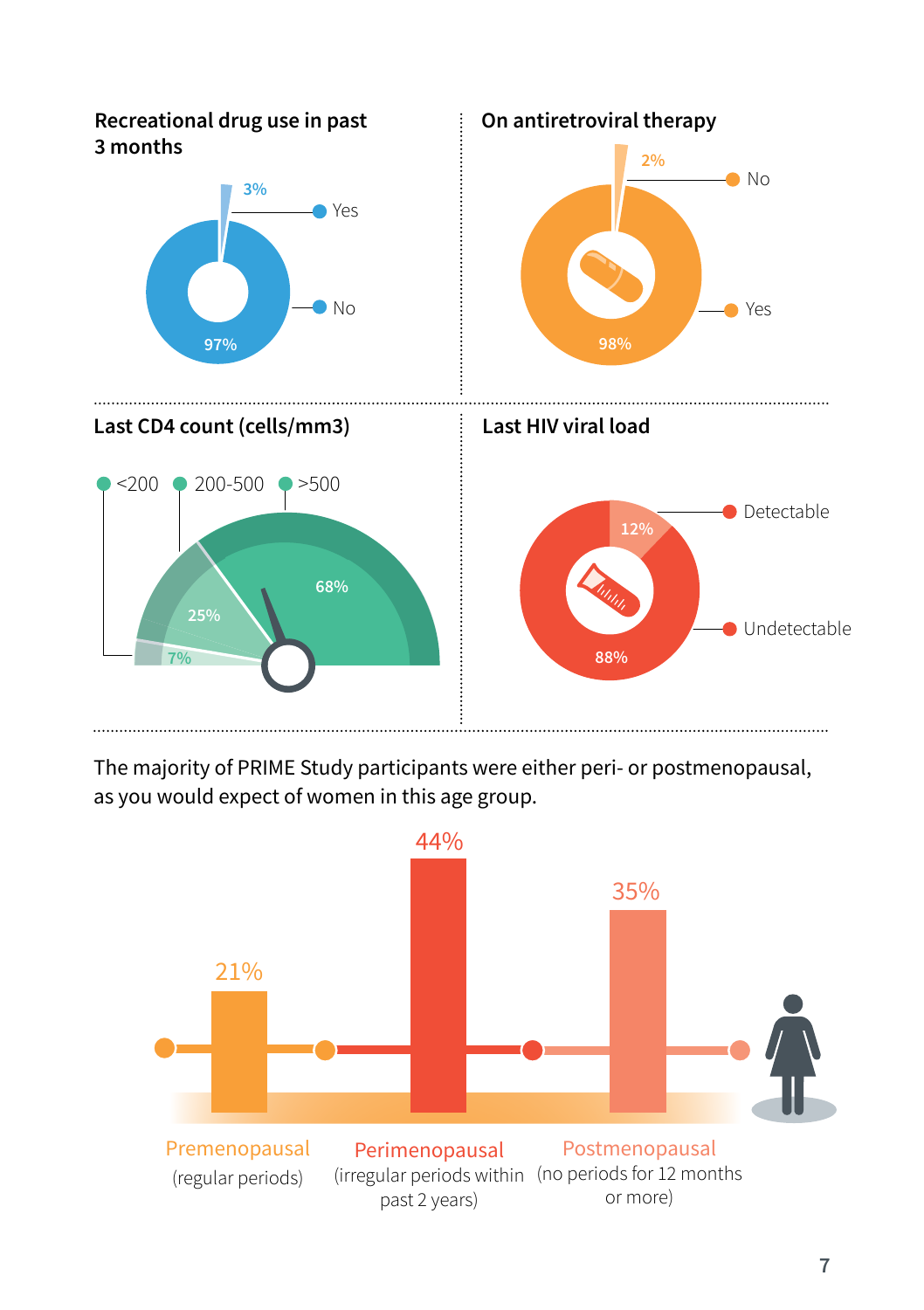## <span id="page-7-0"></span>**Findings:** Menopausal symptoms in women living with HIV

#### **Prevalence of menopausal symptoms**

In the PRIME questionnaire, we asked about 11 symptoms that are often related to menopause. We divided these symptoms into three domains:

![](_page_7_Picture_3.jpeg)

**Somatic:** hot flushes, palpitations, joint and muscle discomfort, sleep disturbance

![](_page_7_Picture_5.jpeg)

![](_page_7_Picture_6.jpeg)

![](_page_7_Picture_7.jpeg)

**Psychological:** depression, anxiety, irritability,

Symptoms in all three domains were common in all PRIME study participants, but were more likely to be reported by peri- and post-menopausal women. The most commonly reported symptoms were somatic, with nearly 90% of all participants reporting these.<sup>2</sup>

![](_page_7_Figure_10.jpeg)

Women faced particular challenges in recognising symptoms as a result of also living with HIV, describing difficulties in distinguishing menopausal symptoms from HIV-related symptoms or side-effects of ART.<sup>3</sup>

![](_page_7_Picture_12.jpeg)

<sup>2.</sup> Tariq S, Rolland A, Burns F, Sabin CA, Gilson R. Menopausal status and symptoms in women living with HIV in the UK: results from the PRIME Study. 9th IAS Conference on HIV Science; 23-26 July; Paris 2017.

<sup>3.</sup> McGregor-Read J, Pettitt F, Petretti S, Burns F, Gilson C, Sabin C, Tariq S. "You're suffering all these things and you keep going backwards and forwards": experiences of the menopause among women living with HIV in the United Kingdom. 21st International AIDS Conference (AIDS 2016); Durban, South Africa 2016.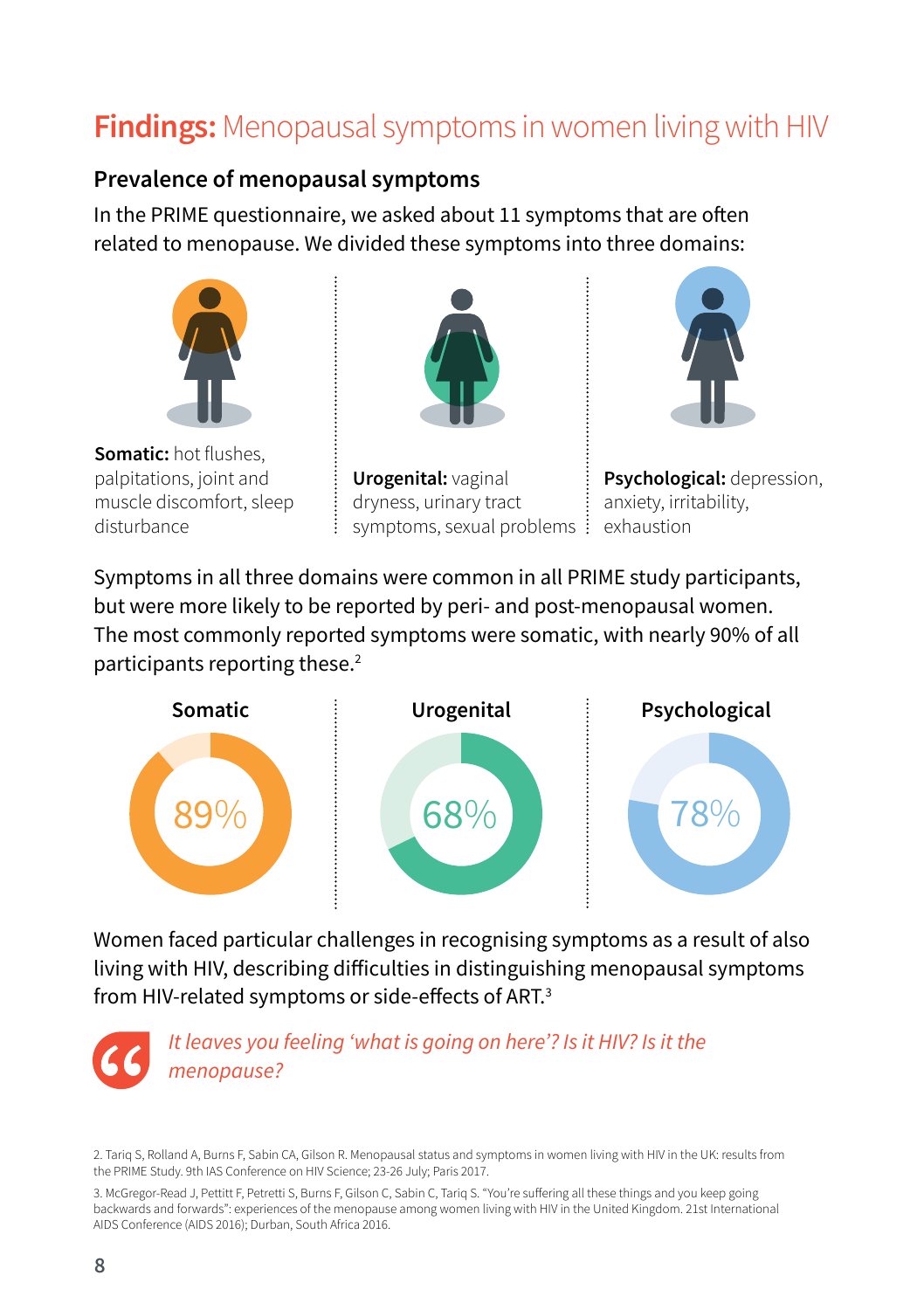Furthermore, some described the difficulties of having to manage menopausal symptoms in the context of living with a long-term condition:<sup>4</sup>

*If I wasn't coping with HIV and I was dealing with menopause alone, maybe it would be easier. I've got to cope with the two at the same time. If you haven't slept for the whole night and you need to take medication… it just gets so annoying.*

## **Psychological distress and menopausal symptoms**

Nearly half of all PRIME Study participants (46%) were categorised as having psychological distress<sup>5</sup>; 29% screened positive for anxiety and 25% screened positive for depression. A greater proportion of women with either somatic or urogenital menopausal symptoms had psychological distress, compared to those without symptoms.<sup>6</sup>

![](_page_8_Figure_4.jpeg)

*My menopause is now interrupting my life quite seriously. I think I have gone into a depression. My sleeping pattern is so horrendous and so chaotic that I feel very emotional.* 

## **Sexual function**

The sexual health and well-being of women living with HIV, especially as they get older, is often overlooked. We know that the menopause can lead to vaginal dryness, changes in body shape, and can impact how women see themselves. These things can all lead to declines in sexual function including sexual desire.

![](_page_8_Picture_8.jpeg)

*I've got no sex drive at all, and that's impacted on my relationships, and for whatever reason people don't seem to care about women's sex drive. They only care about men's sex drive.* 

4. Ibid.

5. Scoring ≥3 in the validated brief Patient Health Questionnaire-4 (PHQ-4).

6. Tariq S, Burns F, Rolland A, Sabin C, Sherr L, Gilson R. Menopausal symptoms are associated with psychological distress in HIV+ women. 8th International Workshop on HIV & Women; 2-3 March; Boston, USA 2018.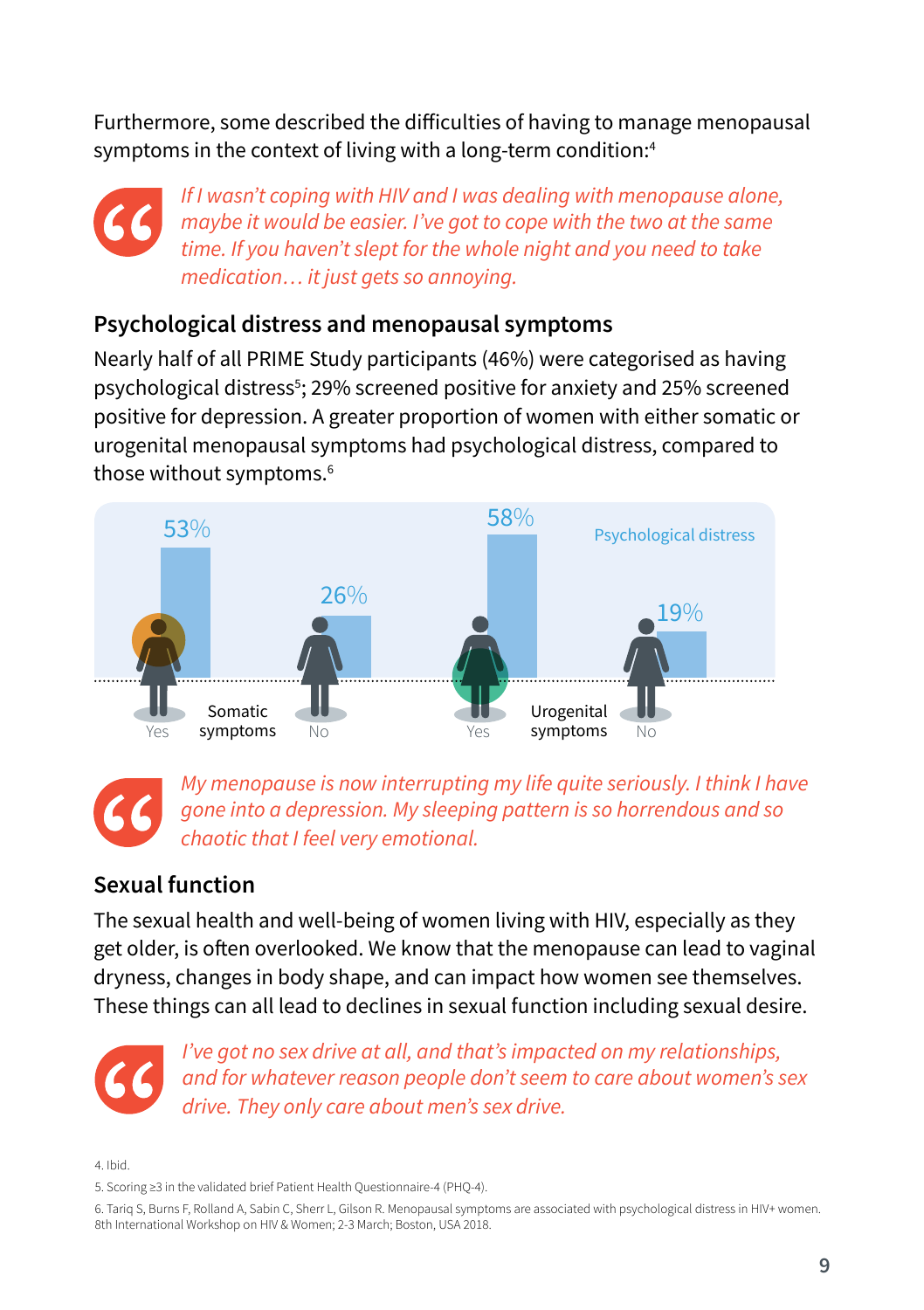We compared data on sexual function from sexually active PRIME Study participants<sup>7</sup> with data from similarly aged HIV-negative women who took part in Britain's 3rd National Survey of Sexual Attitudes and Lifestyles (Natsal-3).<sup>8</sup>

Sexual problems were common in both groups of women aged between 45 and 60, but more common in those living with HIV.<sup>9</sup>

![](_page_9_Picture_2.jpeg)

**Women living with HIV** reported ≥1 sexual problem lasting ≥3 months in the past year

**Women without HIV** reported ≥1 sexual problem lasting ≥3 months in the past year

The most commonly reported sexual problem in women living with HIV was a lack of interest in sex (52%). Just over a quarter (28%) of PRIME Study participants described having vaginal dryness. Women living with HIV were significantly more likely to have overall low sexual function than HIV-negative women. However, they were also more

#### **Commonly reported sexual problems**

![](_page_9_Picture_7.jpeg)

likely to seek help for sexual problems than women without HIV, likely a result of their more frequent contact with healthcare providers and sexual health services.

> **Women living with HIV** had sought help **30**% women uving with HIV had sough<br>**30**% from ≥1 source for sexual problems

**Women without HIV** had sought help  $17\%$  from  $\geq 1$  source for sexual problems

7. The tool we used to measure sexual function is only validated in sexually active women.

8. [http://www.natsal.ac.uk/about.aspx](http://www.natsal.ac.uk/about.aspx ) 

9. Toorabally N, Mercer CH, Mitchell KR, Burns F, Gilson R, Sabin C, Tariq S. Association of HIV status with sexual function in women aged 45-60. Conference on Retroviruses and Opportunistic Infections (CROI); March 4-7; Boston, USA 2018.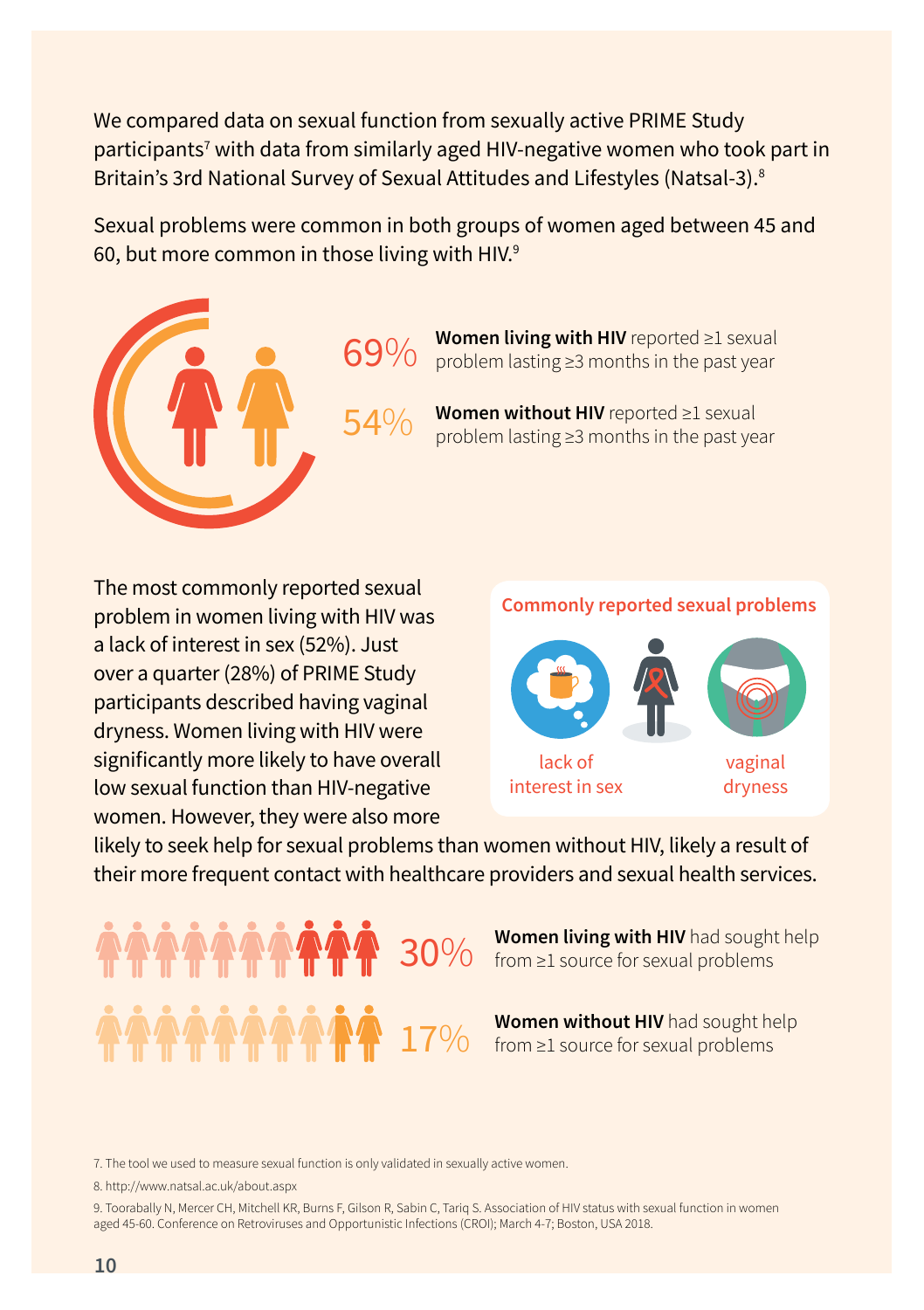## <span id="page-10-0"></span>**Findings:** Managing menopausal symptoms

*Mostly in our culture, we don't talk about these things [periods], so we sometimes experience things without knowing exactly what's going on.*

Women in the PRIME study reported being under-prepared for menopause. This was especially the case for women from sub-Saharan African communities, where the subject of periods and menopause were often seen as tahoo $10$ 

![](_page_10_Picture_3.jpeg)

of women said they did not have sufficient information about the menopause

## **Accessing care for menopausal symptoms**

Participants described difficulties accessing appropriate advice and care for their menopausal symptoms, partly as a result of living with HIV. Many described being caught between their HIV doctors and their GPs.

*[The HIV doctors] are telling us to take everything to the GP… the GP then tells you to take it back to your HIV consultant. It's very frustrating if you're suffering all these things, and you keep going backwards and forwards.*

We conducted a survey of 88 GPs to explore their management of menopause in women living with HIV.<sup>11</sup> We found that over 95% of GPs reported being confident in managing menopause in general, but that less than half (46%) reported confidence managing menopause in women living with HIV. The overwhelming majority (96%) felt that menopause in women without HIV should be routinely managed in primary care, whereas just over half thought that menopause in women living with HIV should be managed in primary care.

10. McGregor-Read J, Pettitt F, Petretti S, Burns F, Gilson C, Sabin C, Tariq S. "You're suffering all these things and you keep going backwards and forwards": experiences of the menopause among women living with HIV in the United Kingdom. 21st International AIDS Conference (AIDS 2016); Durban, South Africa 2016.

11. Chirwa M, Ma R, Guallar C, Tariq S. Managing menopause in women living with HIV: A survey of primary care practitioners. *Post Reprod Health*. 2017;23(3):111-5.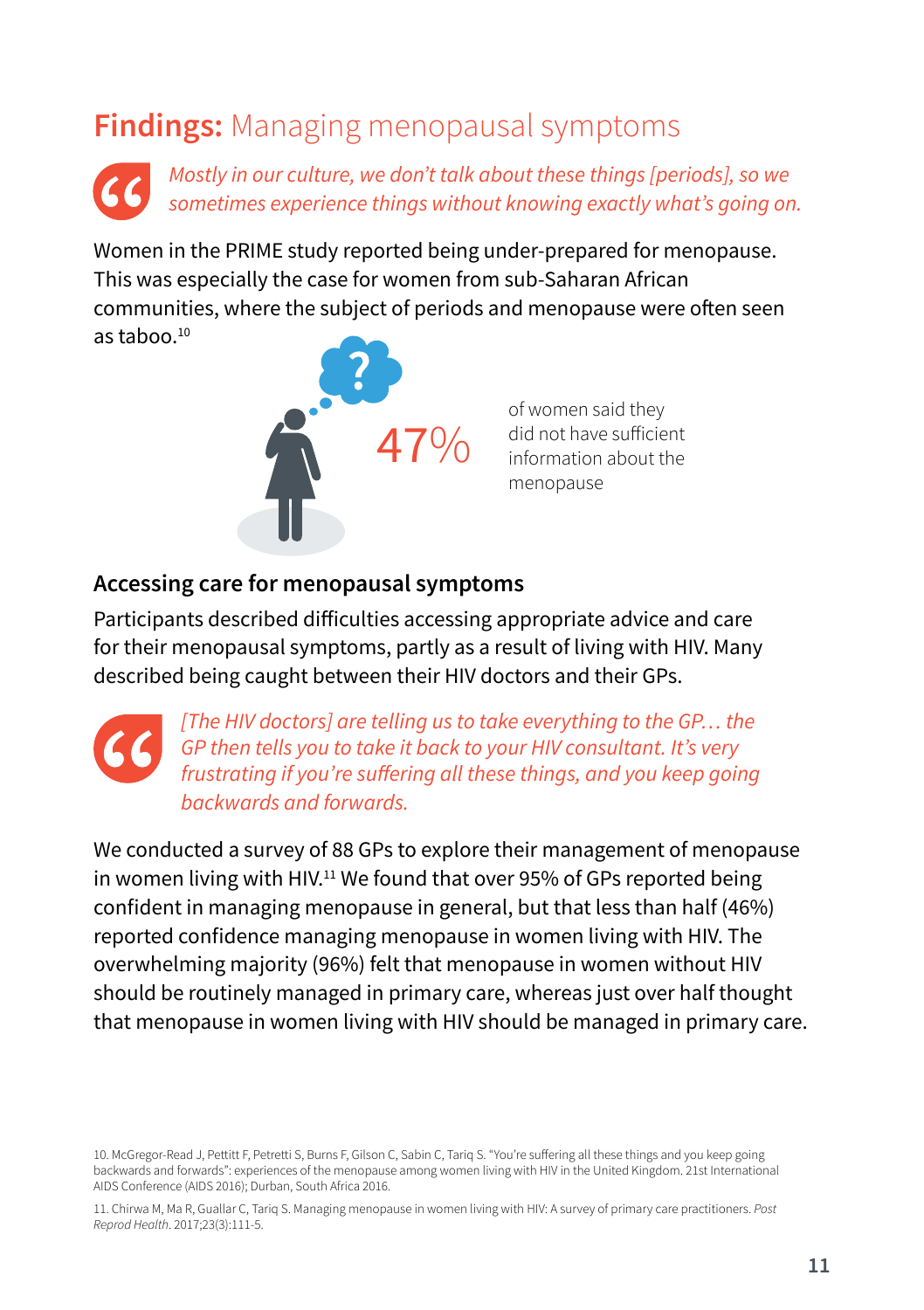![](_page_11_Figure_0.jpeg)

#### **GP concerns about managing menopause in women living with HIV**

## **Treatment of menopausal symptoms**

Although the menopause is a natural transition, some women find that their symptoms are improved with medical treatment. This includes systemic menopausal hormone therapy (MHT, previously known as hormone replacement therapy or HRT) for hot flushes and mood changes, and vaginal oestrogen cream or tablets for urogenital symptoms.

#### **Common approaches for managing menopausal symptoms**

#### **Menopausal hormone therapy**

- Oral hormonal tablets, skin patches or skin gel for hot flushes or menopause-related mood changes
- Vaginal oestrogen creams, tablets or rings for vaginal symptoms

#### **Non-hormonal medication**

- Antidepressants for hot flushes
- Topical vaginal lubricants and moisturisers for vaginal symptoms

#### **Behavioural and lifestyle measures**

- Exercise including yoga
- Reducing alcohol intake
- Stopping smoking
- Cold packs, fans and dressing in layers

#### **Psychological**

● Cognitive behavioural therapy (CBT)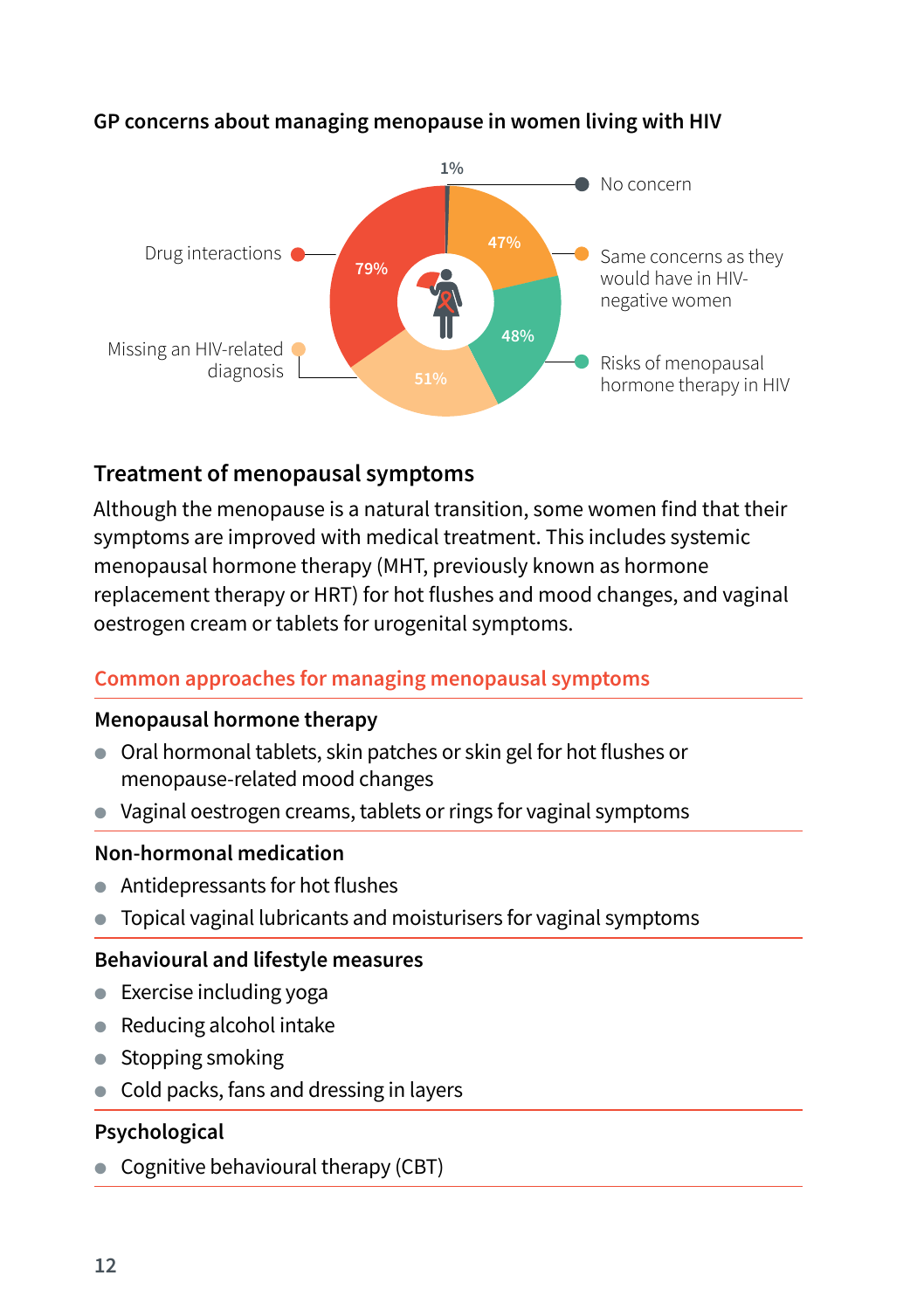We found that the use of MHT and vaginal oestrogens were low in women we surveyed.<sup>12</sup>

![](_page_12_Picture_1.jpeg)

Women with somatic 8% symptoms who 3% 3% reported currently using MHT

![](_page_12_Picture_3.jpeg)

Women with urogenital symptoms who reported currently using vaginal oestrogen

However, it is important to note that not all women living with HIV wanted to take these treatments, with some describing the importance of avoiding further medication in addition to their ART.

*I don't want to take anything else [menopausal hormone therapy]. I don't want to be a slave to something else.*

## **What do women want?**

As previously discussed, many women felt they did not have enough information about the menopause, leaving them unprepared for the changes they experienced. It is therefore unsurprising that women highlighted the importance of accessing menopause-related information, many feeling this was best accessed within HIV services

![](_page_12_Picture_9.jpeg)

*It would be good to hear about [menopause] earlier, then we would start noticing it in our bodies. It would be a thing that we know. Not a kind of shock. You don't know what is happening to you. Come and teach us. Tell us more.*

Another key insight from PRIME Study participants is the potentially important role of peer-support during the menopause transition. Many women had experienced the benefits of peer-support at previous points in their HIV journey, and could now see that other women living with HIV who had experienced menopause could provide invaluable support.<sup>13</sup>

*Now that we're together [in the focus group] we understand we are all going through the same thing. We really need to talk about this and learn from each other.*

12. Tariq S, Rolland A, Burns F, Sabin CA, Gilson R. Menopausal status and symptoms in women living with HIV in the UK: results from the PRIME Study. 9th IAS Conference on HIV Science; 23-26 July; Paris 2017.

13. McGregor-Read J, Pettitt F, Petretti S, Burns F, Gilson C, Sabin C, Tariq S. "You're suffering all these things and you keep going backwards and forwards": experiences of the menopause among women living with HIV in the United Kingdom. 21st International AIDS Conference (AIDS 2016); Durban, South Africa 2016.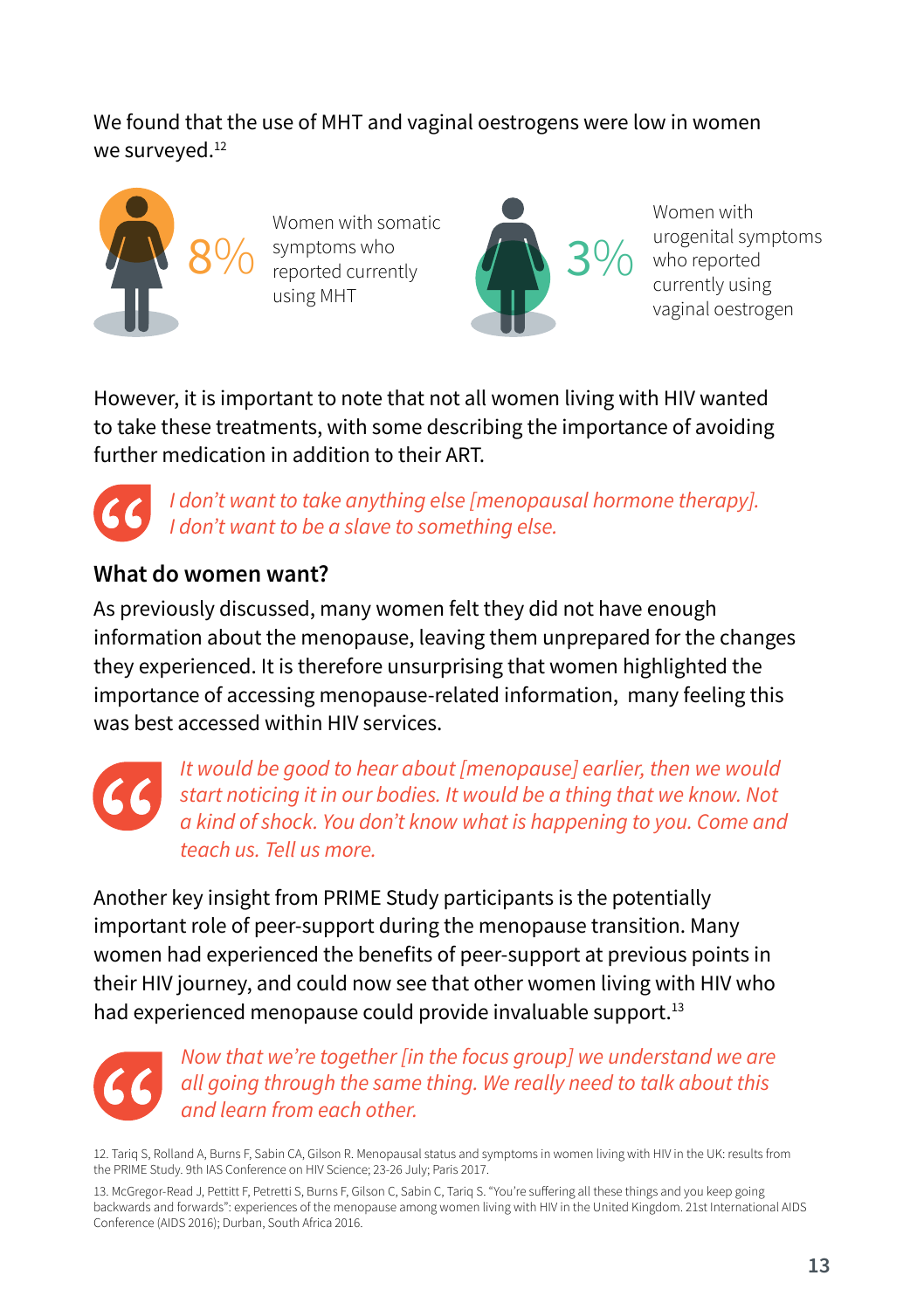<span id="page-13-0"></span>![](_page_13_Picture_0.jpeg)

# **Recommendations**

HIV clinical services, GPs and HIV support services should be aware of the potential impact of the menopause transition on the health and well-being of women living with HIV.

High-quality and accessible information about the menopause should be available to all women living with HIV attending HIV clinics. The AIDSMap factsheet on HIV and menopause is an example of one such patient resource: [www.aidsmap.com/Menopause-and-HIV/page/3117291/](http://www.aidsmap.com/Menopause-and-HIV/page/3117291/ )

HIV clinical services are well-placed to assess the need for further menopauserelated care and support among their female patients.

We endorse forthcoming British HIV Association (BHIVA)/British Association of Sexual Health and HIV (BASHH)/Faculty of Sexual and Reproductive Healthcare (FSRH) guidelines that recommend annual assessment of women's menstrual cycle within HIV clinical services and proactive assessment of menopausal symptoms in those aged over 45.

We welcome the statement in forthcoming BHIVA Standards of Care for People Living with HIV that HIV clinical services should establish care pathways addressing the needs of women living with HIV transitioning through the menopause.

If women with menopausal symptoms require further treatment or support, we recommend management within primary care, supported by close liaison with HIV specialists.

Providing training on management of menopause in women living with HIV (either through e-learning or lectures within existing training packages) is key in developing confidence and skills among primary care staff.

Peer-support for women living with HIV transitioning through the menopause is likely to have an important role in building self-efficacy and resilience.

Research priorities include the development and testing of behavioural interventions (including peer-support) for women living with HIV transitioning through the menopause; the impact of menopausal hormone therapy (MHT) on mental health, clinical outcomes, and quality of life in women living with HIV; and characterisation of drug-drug interactions between MHT and antiretroviral therapy.

Commissioners of care for women living with HIV need to recognise the impact of menopause on women's well-being. Given the number of commissioning bodies with responsibilities across the HIV pathway, appropriate needs assessments and joined up approaches to commissioning are required to ensure best outcomes.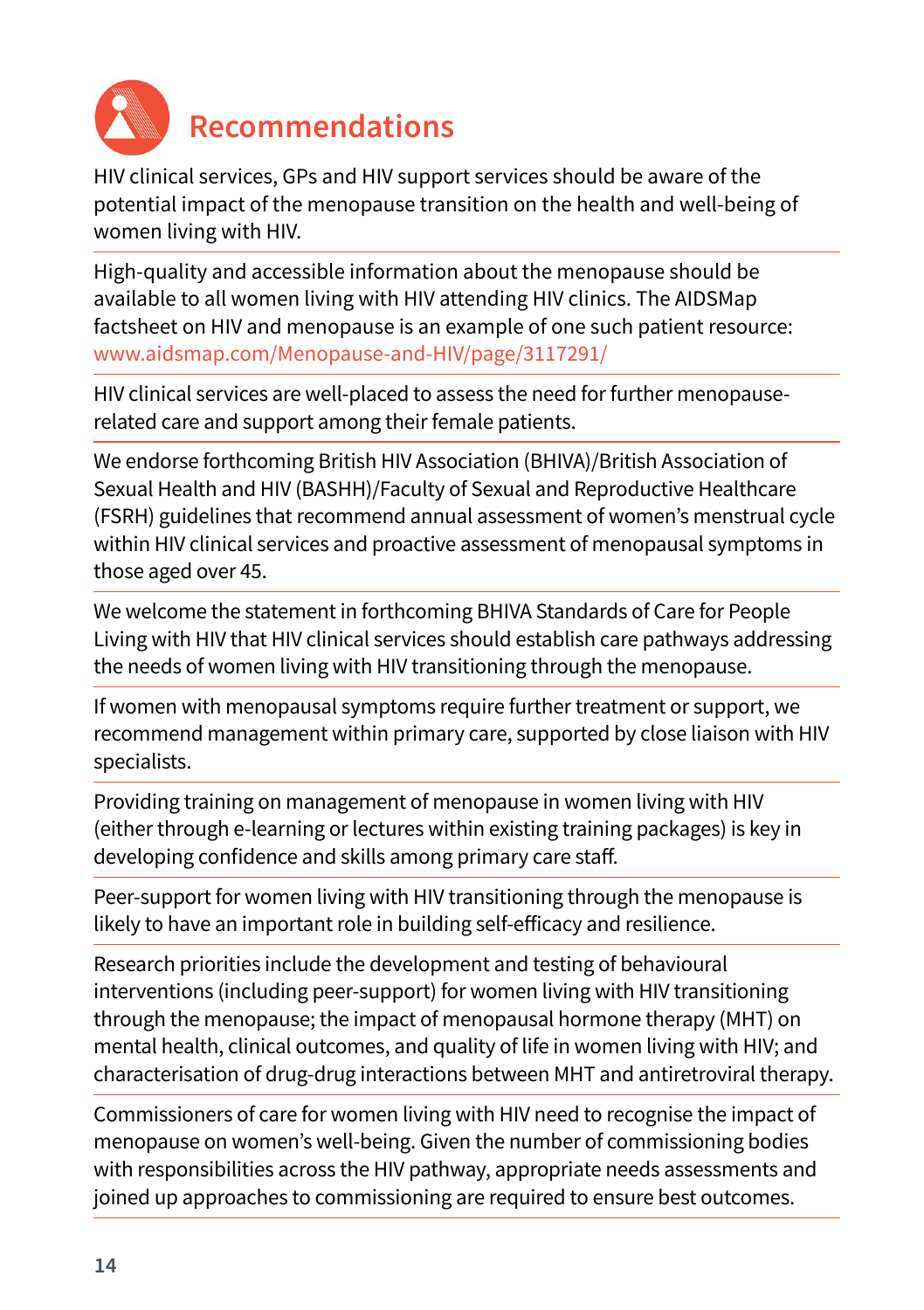[The questionnaire] brings to light issues I have not been able to think through despite the effect they have had on me. Very poignant and helpful.

#### **Further information and support**

Positively UK: [http://positivelyuk.org](http://positivelyuk.org/)

AIDSMap: Factsheet on HIV and menopause: [www.aidsmap.com/Menopause-and-HIV/page/3117291/](http://www.aidsmap.com/Menopause-and-HIV/page/3117291/ )

BHIVA/BASHH/FSRH guidelines for the sexual and reproductive health of people living with HIV: [www.bhiva.org/SRH-guidelines-consultation.aspx](http://www.bhiva.org/SRH-guidelines-consultation.aspx )